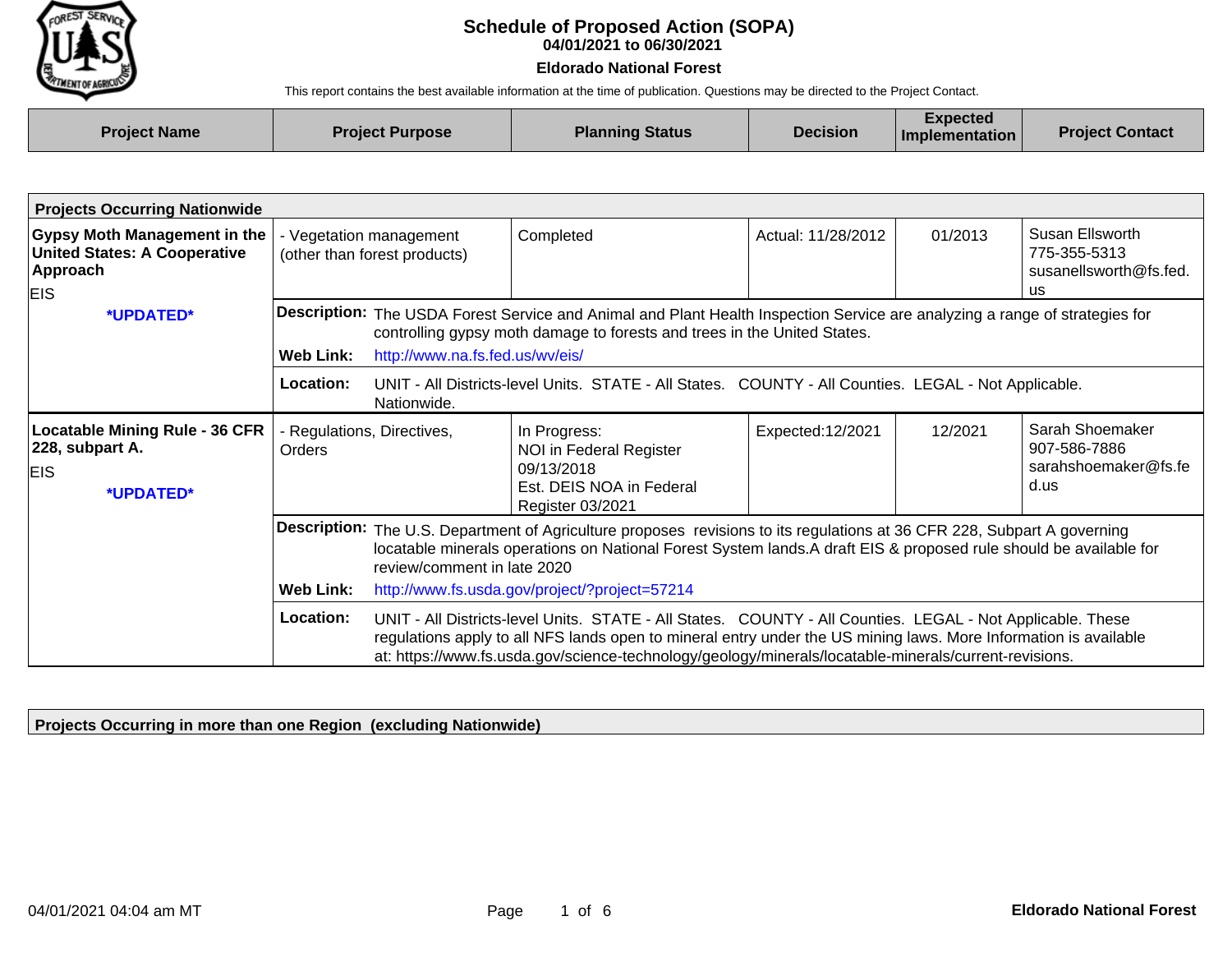| <b>Project Name</b>                                               | <b>Project Purpose</b>                                                                                                                                                                                                                                                                                                                                                                                                                                                                                 | <b>Planning Status</b>                            | <b>Decision</b>  | <b>Expected</b><br>Implementation | <b>Project Contact</b>                                     |  |  |  |
|-------------------------------------------------------------------|--------------------------------------------------------------------------------------------------------------------------------------------------------------------------------------------------------------------------------------------------------------------------------------------------------------------------------------------------------------------------------------------------------------------------------------------------------------------------------------------------------|---------------------------------------------------|------------------|-----------------------------------|------------------------------------------------------------|--|--|--|
| Projects Occurring in more than one Region (excluding Nationwide) |                                                                                                                                                                                                                                                                                                                                                                                                                                                                                                        |                                                   |                  |                                   |                                                            |  |  |  |
| Tahoe 200 Events<br>CE<br>*UPDATED*                               | - Recreation management<br>- Special use management                                                                                                                                                                                                                                                                                                                                                                                                                                                    | Developing Proposal<br>Est. Scoping Start 04/2021 | Expected:07/2021 | 08/2021                           | Kimberly Felton<br>530/543-2651<br>kimberlyfelton@fs.fed.u |  |  |  |
|                                                                   | Description: Authorize a 3-part foot-race event surrounding Lake Tahoe Basin on existing roads and trails through a special<br>use permit.<br>Location:<br>UNIT - Pacific Ranger District, Placerville Ranger District, Truckee Ranger District, Lake Tahoe Basin Mgt Unit,<br>Carson Ranger District. STATE - California, Nevada. COUNTY - Alpine, El Dorado, Placer, Douglas, Washoe,<br>Carson City (city). LEGAL - Not Applicable. Around the Lake Tahoe Basin using system roads and trails. Uses |                                                   |                  |                                   |                                                            |  |  |  |
|                                                                   | Tahoe Rim Trail.                                                                                                                                                                                                                                                                                                                                                                                                                                                                                       |                                                   |                  |                                   |                                                            |  |  |  |

| R5 - Pacific Southwest Region<br>Eldorado National Forest, Forestwide (excluding Projects occurring in more than one Forest) |                                                                                                                                                                   |                                                                                                                                                                                                                       |                                                      |                  |         |                           |  |
|------------------------------------------------------------------------------------------------------------------------------|-------------------------------------------------------------------------------------------------------------------------------------------------------------------|-----------------------------------------------------------------------------------------------------------------------------------------------------------------------------------------------------------------------|------------------------------------------------------|------------------|---------|---------------------------|--|
| <b>Eldorado National Forest Over</b><br><b>Snow Vehicle Use Designation</b>                                                  | - Recreation management                                                                                                                                           |                                                                                                                                                                                                                       | In Progress:<br><b>Objection Period Legal Notice</b> | Expected:05/2021 | 05/2021 | Katy Parr<br>530-621-5203 |  |
| <b>EIS</b>                                                                                                                   |                                                                                                                                                                   |                                                                                                                                                                                                                       | 11/02/2018                                           |                  |         | katy.parr@usda.gov        |  |
| *UPDATED*                                                                                                                    |                                                                                                                                                                   | Description: Proposal to designate over-snow vehicle (OSV) areas and trails for public OSV use, consistent with Subpart C of<br>the Travel Management Regulations, and identify OSV trails where grooming will occur. |                                                      |                  |         |                           |  |
|                                                                                                                              | http://www.fs.usda.gov/project/?project=46034<br>Web Link:                                                                                                        |                                                                                                                                                                                                                       |                                                      |                  |         |                           |  |
|                                                                                                                              | Location:<br>UNIT - Eldorado National Forest All Units. STATE - California. COUNTY - Alpine, Amador, El Dorado, Placer.<br>LEGAL - Not Applicable. Entire forest. |                                                                                                                                                                                                                       |                                                      |                  |         |                           |  |

**Eldorado National Forest, Occurring in more than one District (excluding Forestwide)**

**R5 - Pacific Southwest Region**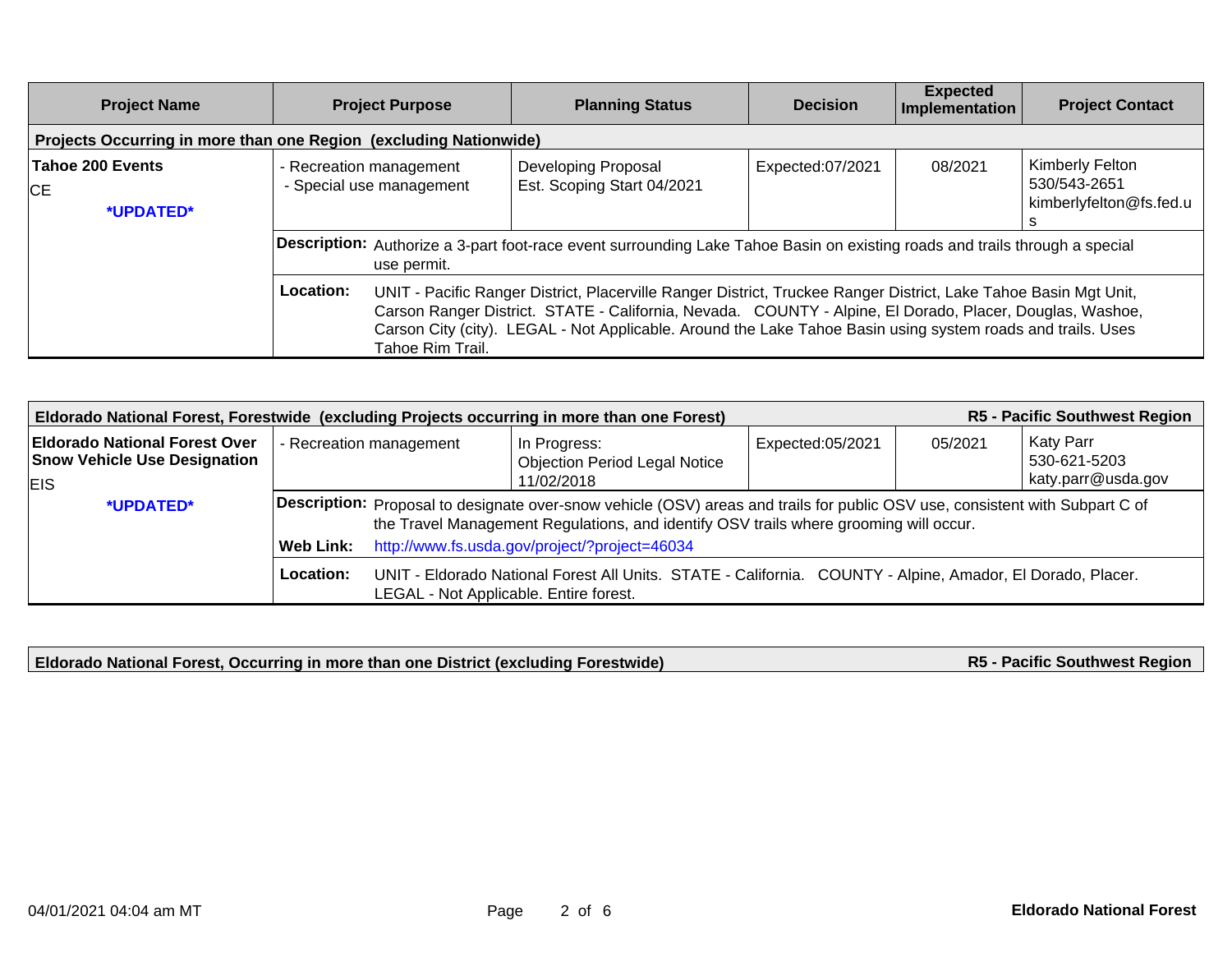| <b>Project Name</b>                                       |                                                                                                                                                                                        | <b>Project Purpose</b>                                                                                                                                                                                                                                                                                                                         |                                                                                                                                                                                                                                                                                                                                                                                                                                                                                                      | <b>Planning Status</b>                                                               | <b>Decision</b> | <b>Expected</b><br>Implementation                     | <b>Project Contact</b>        |  |
|-----------------------------------------------------------|----------------------------------------------------------------------------------------------------------------------------------------------------------------------------------------|------------------------------------------------------------------------------------------------------------------------------------------------------------------------------------------------------------------------------------------------------------------------------------------------------------------------------------------------|------------------------------------------------------------------------------------------------------------------------------------------------------------------------------------------------------------------------------------------------------------------------------------------------------------------------------------------------------------------------------------------------------------------------------------------------------------------------------------------------------|--------------------------------------------------------------------------------------|-----------------|-------------------------------------------------------|-------------------------------|--|
|                                                           |                                                                                                                                                                                        |                                                                                                                                                                                                                                                                                                                                                |                                                                                                                                                                                                                                                                                                                                                                                                                                                                                                      | Eldorado National Forest, Occurring in more than one District (excluding Forestwide) |                 |                                                       | R5 - Pacific Southwest Region |  |
| <b>Reservoir Forest Health Project</b><br>EA<br>*UPDATED* | - Heritage resource<br>management<br>- Forest products<br>- Vegetation management<br>(other than forest products)<br>- Fuels management<br>- Watershed management<br>- Road management |                                                                                                                                                                                                                                                                                                                                                | In Progress:<br><b>Objection Period Legal Notice</b><br>01/22/2021                                                                                                                                                                                                                                                                                                                                                                                                                                   | Expected:04/2021                                                                     | 05/2021         | Don Errington<br>530-647-5450<br>derrington@fs.fed.us |                               |  |
|                                                           |                                                                                                                                                                                        | Description: Actions under consideration: fuel break creation; commercial & non-commercial thinning; shrub mastication &<br>pruning; herbicide application; prescribed burning; heritage resource protection; meadow & watershed<br>enhancement, MVUM change & road work.<br><b>Web Link:</b><br>http://www.fs.usda.gov/project/?project=54828 |                                                                                                                                                                                                                                                                                                                                                                                                                                                                                                      |                                                                                      |                 |                                                       |                               |  |
|                                                           |                                                                                                                                                                                        | <b>Location:</b>                                                                                                                                                                                                                                                                                                                               | UNIT - Pacific Ranger District, Placerville Ranger District. STATE - California. COUNTY - El Dorado. LEGAL -<br>T11N,R14E,S1-3;T11N,R15E,S2-6,8-11,14-15,17,22-23;T11N,R16E,S6-7,18;T12,R14E,S1-3,4,10-14,16-<br>26,29-30,34-35;T12N,R15E,S18,20-23,26-29,31-35; T12,16E,S19,30-31;T13N,R14E,S25-26,28,29.33-<br>35;T13R15S30-31. The project boundary spans the Crystal Basin of Pacific Ranger District and extends<br>southeast to southeast to Atherton Flat on the Placerville Ranger District. |                                                                                      |                 |                                                       |                               |  |

| <b>R5 - Pacific Southwest Region</b><br>Amador Ranger District (excluding Projects occurring in more than one District)<br><b>Eldorado National Forest</b> |                                                                                                                                                                                                                                           |                                                                                                                                   |                                          |                  |         |                                                                              |  |  |
|------------------------------------------------------------------------------------------------------------------------------------------------------------|-------------------------------------------------------------------------------------------------------------------------------------------------------------------------------------------------------------------------------------------|-----------------------------------------------------------------------------------------------------------------------------------|------------------------------------------|------------------|---------|------------------------------------------------------------------------------|--|--|
| <b>Allen Ranch Pasture Special</b><br>Use Permit Re-Issuance<br><b>CE</b>                                                                                  | - Grazing management<br>- Special use management                                                                                                                                                                                          |                                                                                                                                   | In Progress:<br>Scoping Start 05/04/2020 | Expected:05/2021 | 05/2021 | <b>Christopher Sailor</b><br>209-295-5960<br>christopher.sailor@usda<br>.gov |  |  |
|                                                                                                                                                            | Description: Re-issue special use permit that authorizes an approximately 12-acre fenced pasture located off of Mud Lake<br>Road (17E24) for grazing of up to eight horses.<br>http://www.fs.usda.gov/project/?project=58144<br>Web Link: |                                                                                                                                   |                                          |                  |         |                                                                              |  |  |
|                                                                                                                                                            | Location:                                                                                                                                                                                                                                 | UNIT - Amador Ranger District. STATE - California. COUNTY - Amador. LEGAL - Not Applicable. Vicinity of<br>Mud Lake Road (17E24). |                                          |                  |         |                                                                              |  |  |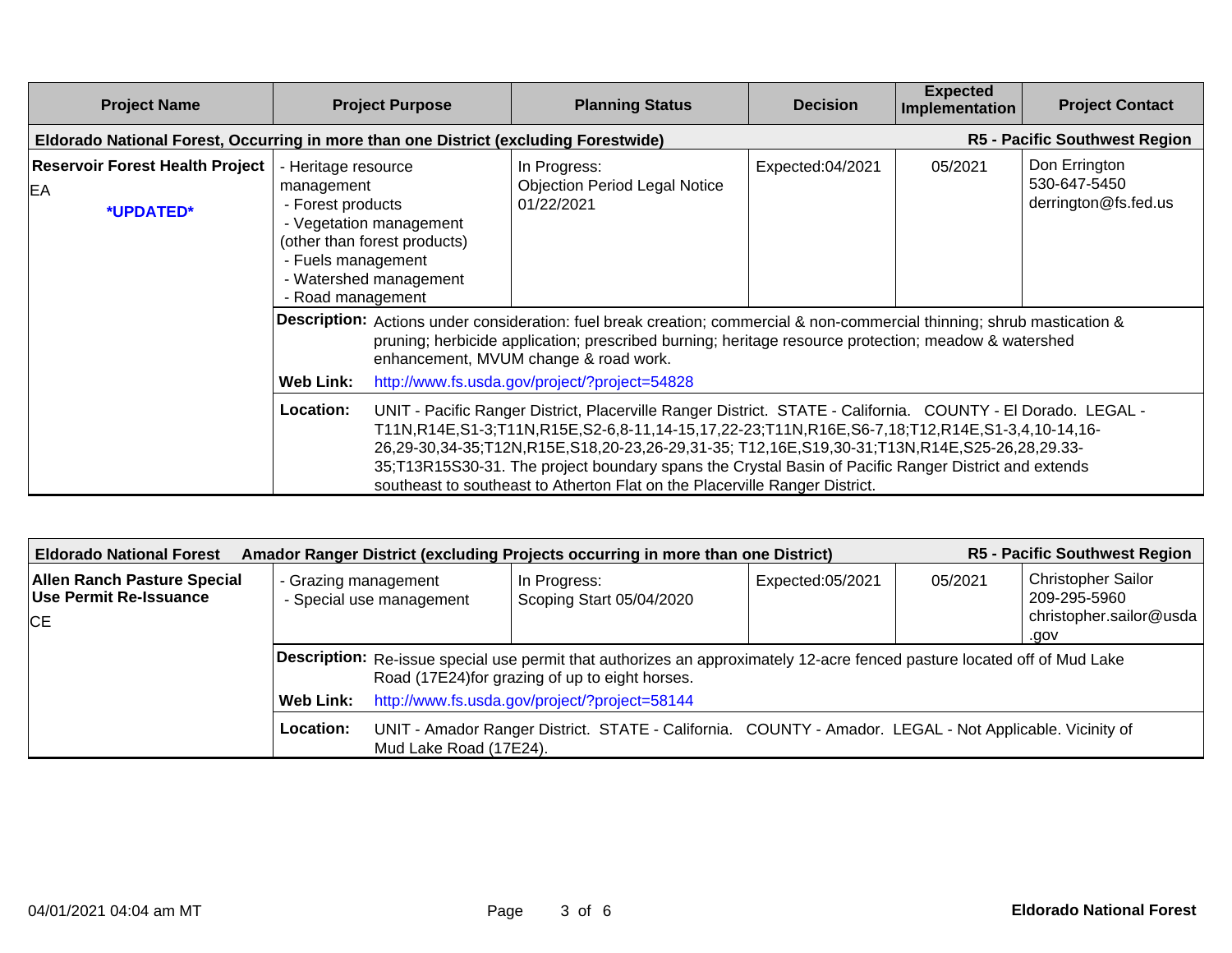| <b>Project Name</b>                     | <b>Project Purpose</b>                                                                                                                                                                                                                                           | <b>Planning Status</b>                                                                               | <b>Decision</b> | <b>Expected</b><br>Implementation | <b>Project Contact</b>                          |  |
|-----------------------------------------|------------------------------------------------------------------------------------------------------------------------------------------------------------------------------------------------------------------------------------------------------------------|------------------------------------------------------------------------------------------------------|-----------------|-----------------------------------|-------------------------------------------------|--|
| <b>Eldorado National Forest</b>         | Amador Ranger District (excluding Projects occurring in more than one District)                                                                                                                                                                                  |                                                                                                      |                 |                                   | <b>R5 - Pacific Southwest Region</b>            |  |
| <b>Cole Forest Health Project</b><br>EA | - Forest products<br>- Vegetation management<br>(other than forest products)<br>- Fuels management                                                                                                                                                               | On Hold                                                                                              | N/A             | N/A                               | Marc Young<br>209-295-5955<br>mdyoung@fs.fed.us |  |
|                                         | Description: Reduce hazardous fuels, improve forest health, enhance watershed conditions, and re-establish a sustainable<br>landscape on approximately 500 acres by commercially and pre-commercially thinning, understory burning, and<br>reconstructing roads. |                                                                                                      |                 |                                   |                                                 |  |
|                                         | Location:<br>Highway 88 and Bear River Reservoir.                                                                                                                                                                                                                | UNIT - Amador Ranger District. STATE - California. COUNTY - Amador. LEGAL - Not Applicable. South of |                 |                                   |                                                 |  |

| <b>R5 - Pacific Southwest Region</b><br>Georgetown Ranger District (excluding Projects occurring in more than one District)<br><b>Eldorado National Forest</b> |                                                                                                                                                                                                                                                                              |                                                                                                                                                                                               |                                          |                  |         |                                                   |  |
|----------------------------------------------------------------------------------------------------------------------------------------------------------------|------------------------------------------------------------------------------------------------------------------------------------------------------------------------------------------------------------------------------------------------------------------------------|-----------------------------------------------------------------------------------------------------------------------------------------------------------------------------------------------|------------------------------------------|------------------|---------|---------------------------------------------------|--|
| <b>Kelsey Fuels Reduction Project</b><br><b>CE</b><br>*UPDATED*                                                                                                | - Vegetation management<br>(other than forest products)<br>- Fuels management                                                                                                                                                                                                |                                                                                                                                                                                               | In Progress:<br>Scoping Start 03/11/2021 | Expected:05/2021 | 05/2021 | Dana Walsh<br>530-333-5558<br>danawalsh@fs.fed.us |  |
|                                                                                                                                                                | Description: Mastication (primarily) or hand thinning to reduce fuels and fire hazard on 476 acres within the wildland urban<br>interface. Follow-up burning and herbicide are proposed to maintain reduced fuel conditions and shift fuel types to<br>grass/forb community. |                                                                                                                                                                                               |                                          |                  |         |                                                   |  |
|                                                                                                                                                                | http://www.fs.usda.gov/project/?project=58916<br>Web Link:                                                                                                                                                                                                                   |                                                                                                                                                                                               |                                          |                  |         |                                                   |  |
|                                                                                                                                                                | Location:                                                                                                                                                                                                                                                                    | UNIT - Georgetown Ranger District. STATE - California. COUNTY - El Dorado. LEGAL - T11N R11E, Sections<br>6, 18, and 19. MDB&M. Traverse Creek Road and Shoo Fly Road Vicinity in Kelsey, CA. |                                          |                  |         |                                                   |  |

**Eldorado National Forest Pacific Ranger District (excluding Projects occurring in more than one District) R5 - Pacific Southwest Region**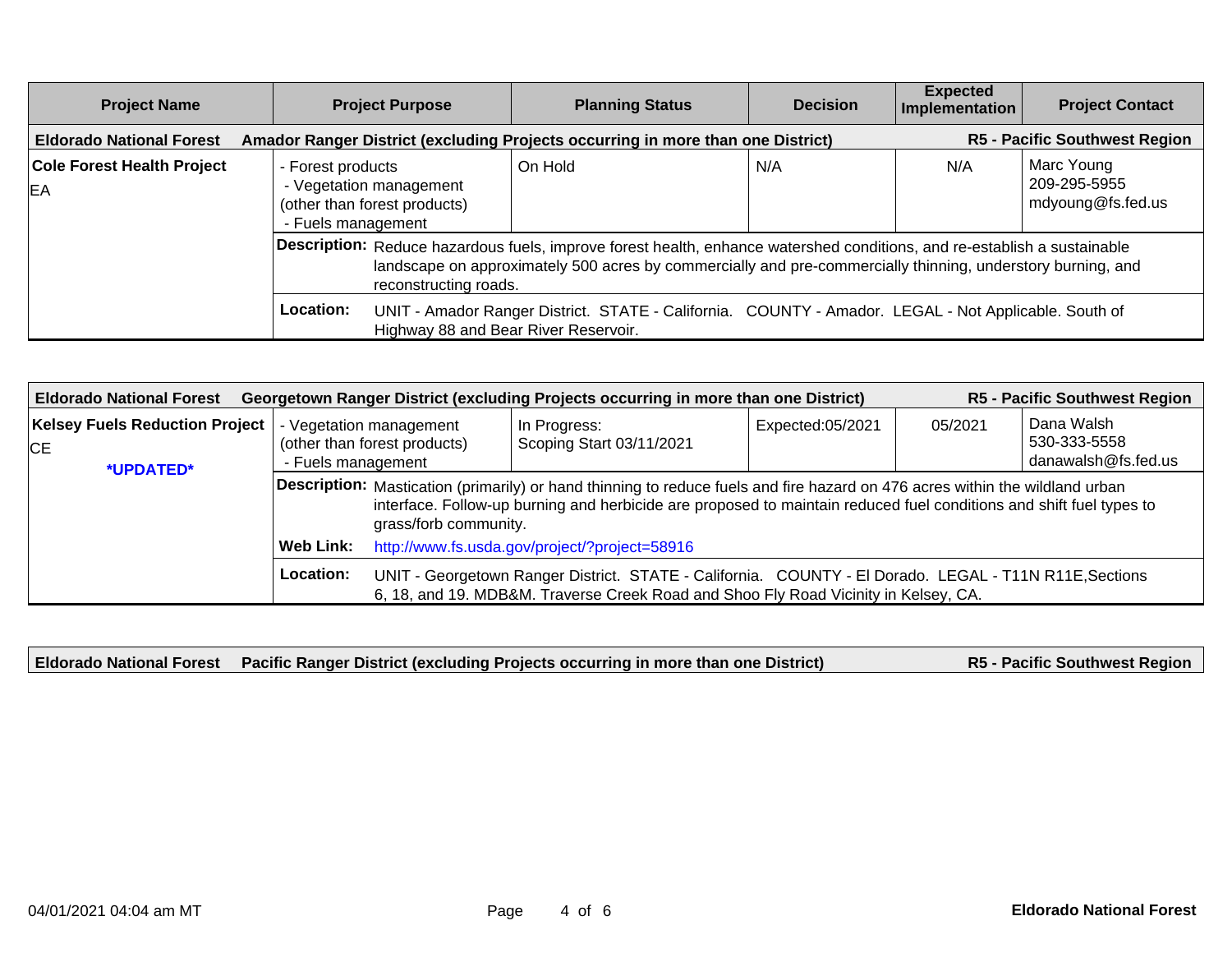| <b>Project Name</b>                                                           | <b>Project Purpose</b>                                                                                                  | <b>Planning Status</b>                                                                                                                                                                                                                                                                                                                                                                                                                                                                                                               | <b>Decision</b>  | <b>Expected</b><br>Implementation | <b>Project Contact</b>                                       |  |
|-------------------------------------------------------------------------------|-------------------------------------------------------------------------------------------------------------------------|--------------------------------------------------------------------------------------------------------------------------------------------------------------------------------------------------------------------------------------------------------------------------------------------------------------------------------------------------------------------------------------------------------------------------------------------------------------------------------------------------------------------------------------|------------------|-----------------------------------|--------------------------------------------------------------|--|
| <b>Eldorado National Forest</b>                                               |                                                                                                                         | Pacific Ranger District (excluding Projects occurring in more than one District)                                                                                                                                                                                                                                                                                                                                                                                                                                                     |                  |                                   | <b>R5 - Pacific Southwest Region</b>                         |  |
| <b>Trident Forest Restoration</b><br>Project<br>EA<br>*UPDATED*               | - Forest products<br>- Vegetation management<br>(other than forest products)<br>- Fuels management<br>- Road management | In Progress:<br><b>Comment Period Public Notice</b><br>03/26/2021                                                                                                                                                                                                                                                                                                                                                                                                                                                                    | Expected:06/2021 | 06/2021                           | Don Errington<br>530-647-5450<br>derrington@fs.fed.us        |  |
|                                                                               | management actions.<br><b>Web Link:</b><br>Location:                                                                    | Description: Following 2020 Fork Fire: roughly 644 acres of timber harvest (fire salvage) and fuel reduction activities. Other<br>treatments include reforestation (213 acres), herbicide application, hazard tree removal, and transportation system<br>http://www.fs.usda.gov/project/?project=58915<br>UNIT - Pacific Ranger District. STATE - California. COUNTY - El Dorado. LEGAL - T13N, R14E, Sections 3-<br>5, 7-10, 17, and 18, Mount Diablo Base and Meridian. Within the perimeter of the 2020 Fork Fire in the northern |                  |                                   |                                                              |  |
| <b>Wilson Meadow and Calf</b><br><b>Pasture Meadow Restoration</b><br>Project | portion of the Crystal Basin.<br>- Recreation management<br>- Wildlife, Fish, Rare plants<br>- Watershed management     | In Progress:<br>Scoping Start 05/26/2020                                                                                                                                                                                                                                                                                                                                                                                                                                                                                             | Expected:07/2021 | 09/2021                           | <b>Vincent Pacific</b><br>541-947-6346<br>vpacific@fs.fed.us |  |
| <b>CE</b><br>*UPDATED*                                                        | <b>Web Link:</b>                                                                                                        | Description: Improve hydrologic function within 2 meadows which have been highly manipulated by past logging, ranching,<br>roads and diversions. In-channel work would include 'Stage 0' gully fill and meadow surface reshaping techniques.<br>Reroute a section of trail.<br>http://www.fs.usda.gov/project/?project=55803                                                                                                                                                                                                         |                  |                                   |                                                              |  |
|                                                                               | Location:                                                                                                               | UNIT - Pacific Ranger District. STATE - California. COUNTY - El Dorado. LEGAL - Wilson Meadow (90<br>acres): T11N, R16E, Sections 6 &7; Calf Pasture (30 acres): T31N, R15E, Section 33. Wilson Meadow is located<br>at the intersection of Wrights Lake Rd (11N26) and Wrights Tie Rd (11N37). Calf Pasture is approx. 1 mile east of<br>Van Vleck Meadow/Tells Equestrian Camp (at end of 13N22D).                                                                                                                                 |                  |                                   |                                                              |  |

**Eldorado National Forest Placerville Ranger District (excluding Projects occurring in more than one District) R5 - Pacific Southwest Region**